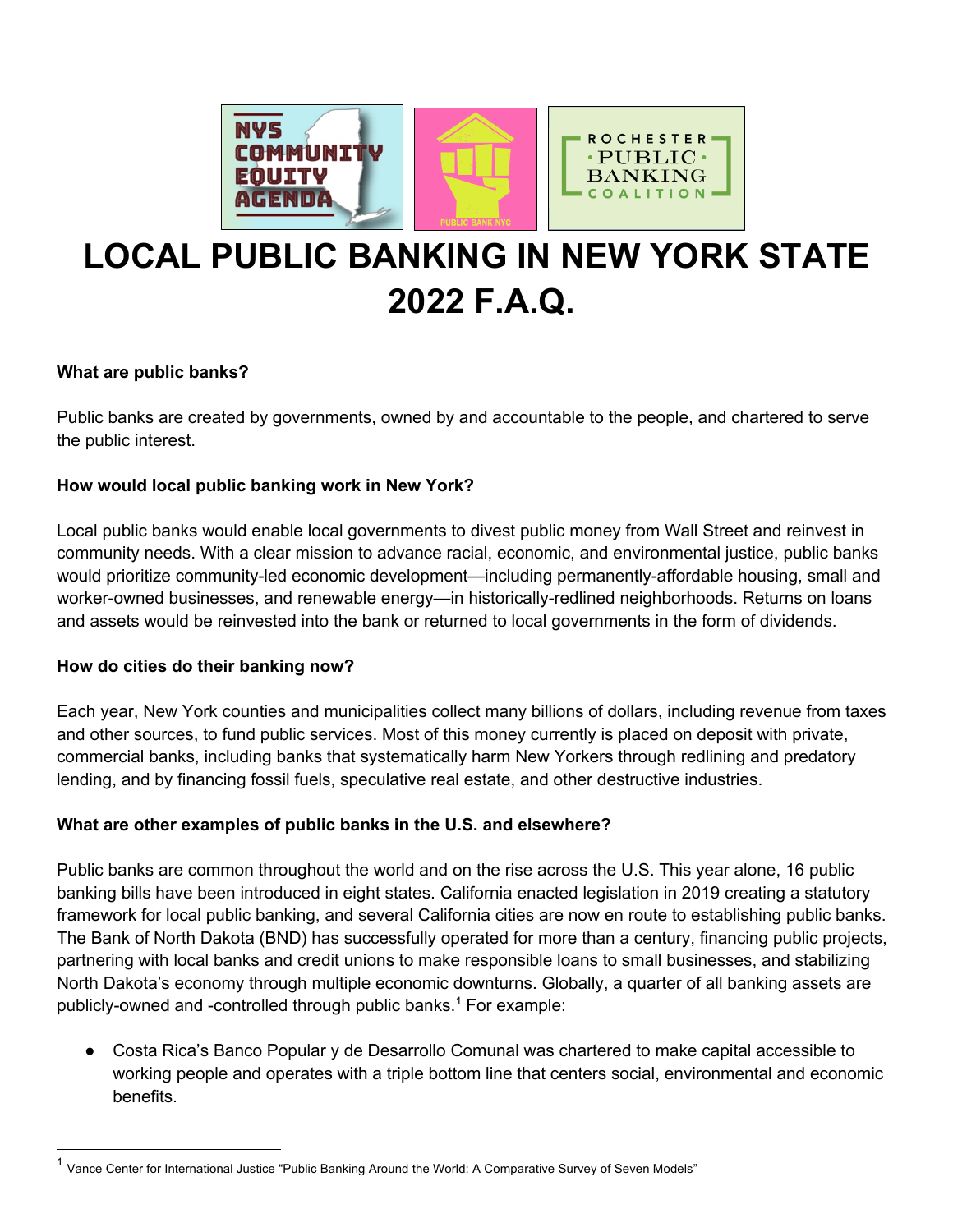- In Germany, the Sparkassen, a network of more than 400 local public banks, have invested deeply in community-based renewable energy infrastructure, small- and medium-sized enterprises, and other local needs.
- In Argentina, Banco Ciudad de Buenos Aires is a municipally-owned public bank that specializes in providing credit to micro, small, and medium-sized enterprises and extending banking services to hard to reach communities. Banco Ciudad serves as the official bank of the city and collects taxes, fees, and other contributions to the city's coffers.

# **How will local public banks strengthen New York's banking sector?**

Public banks partner—rather than compete—with local banks and credit unions to drive responsible lending and expand safe and affordable financial services in historically-redlined neighborhoods.<sup>2</sup> That's why many New York-based financial institutions support public banking.<sup>3</sup> Public banks would provide liquidity, secondary capital, credit enhancements, and other support to community-based lenders—enabling them to grow and diversify their loans and services. This model has proven successful in North Dakota, where the BND has been credited with bolstering local financial institutions. As a result, North Dakota has more local banks and credit unions per capita than any other state. $4$ 

# **How will local public banks advance racial equity and a just transition and recovery?**

Public banks will be mission-driven and charter-bound to promote social and racial justice, ecological sustainability, and equitable economic development—while maintaining strong financial performance. Public banks would help deliver responsible financing and emergency funding to small and worker-owned businesses (including MWBEs) hardest hit by COVID-19. They would also help to build more resilient communities, by partnering with local lenders to support community-rooted economic development initiatives and provide affordable loans to ventures that lack access to traditional financing, particularly in Black, brown, and immigrant neighborhoods.

# **Who supports local public banking in New York?**

A broad and diverse coalition of more than 150 groups—including labor unions, community development financial institutions, community-based organizations, worker co-ops, legal service providers, community land trusts, and climate justice groups—supports the New York Public Banking Act. Here's why:

- Labor unions see public banking as an opportunity to create good paying union jobs through muchneeded infrastructure investment and other economic development.
- CDFIs support public banks that will partner with them to expand loans and other financial services in low-income communities statewide.

<sup>&</sup>lt;sup>2</sup> http://www.demos.org/sites/default/files/publications/Demos\_NationalBankPaper.pdf

<sup>&</sup>lt;sup>3</sup> Letter to NYS Sen. James Sanders Jr. and Assemblymember Thomas J. Abinanti from nine New York-based financial institutions, December 4, 2020.

<sup>4</sup> Institute for Local Self-Reliance, "Public Banks: Bank of North Dakota"